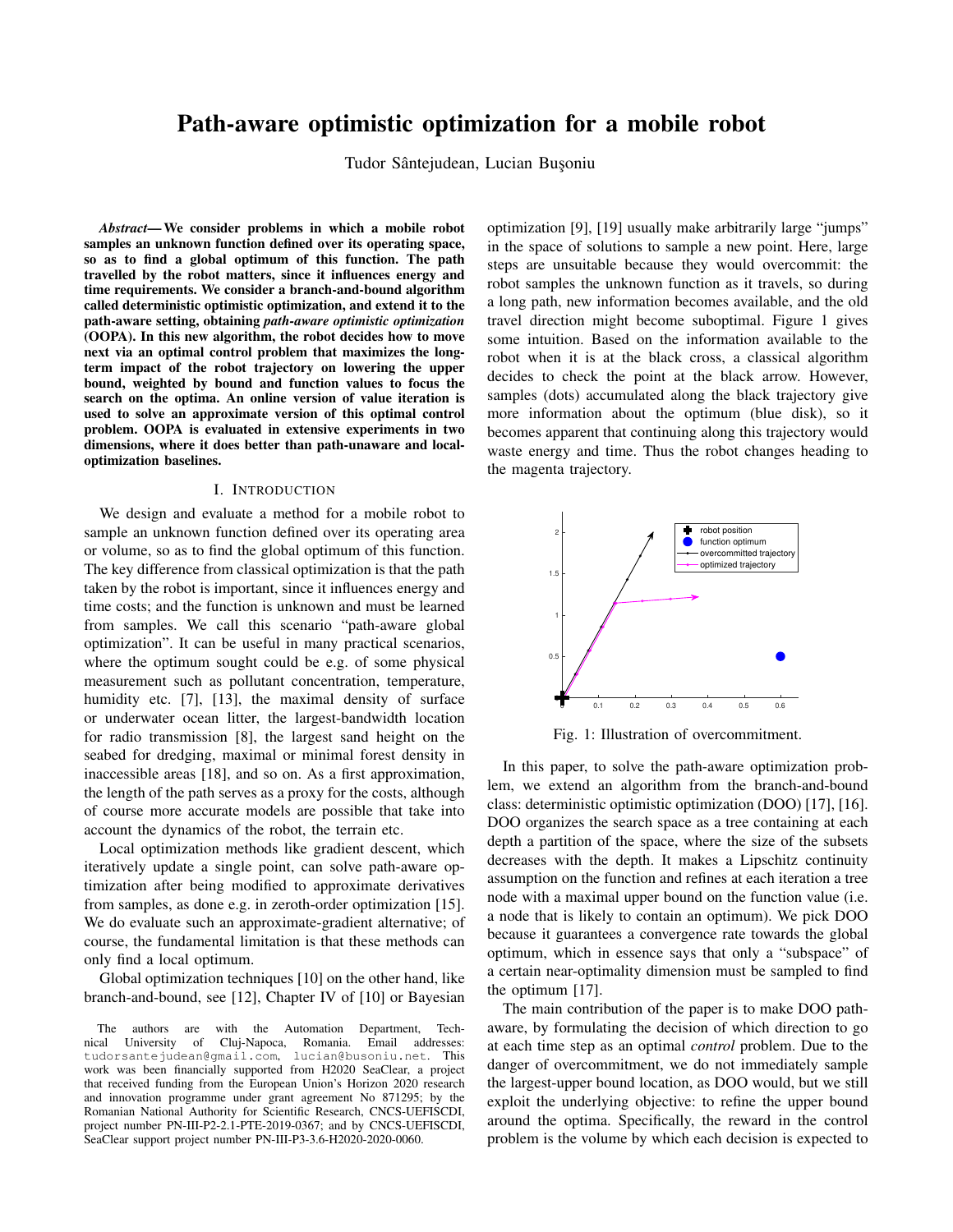refine the upper bound, i.e. the difference between the bound before, and after measuring the new sample. This refinement is weighted by the value of the bound and of the function itself at the current point, to focus the refinement around the optima. We run an online version of a value iteration algorithm [2] to solve the control problem of maximizing the cumulative rewards (weighted refinements) along the trajectory.

Solving the optimal control problem exactly at each decision step is impossible, both due to computational reasons and because finding the exact reward would require to know the future function samples. Therefore, we must resort to certain approximations, which we detail in the remainder of the paper. We validate the algorithm in extensive simulations, in which the key performance criterion is the path length taken to reach (close to) the optimum. We study the impact of the tuning parameters of the algorithm, its robustness to errors in the Lipschitz constant used to compute the upper bounds, and compare it to baselines adapted from classical DOO and gradient ascent.

Related work can also be found in other fields than optimization. For example, in artificial intelligence, bandit algorithms are a class of sample-based optimization of stochastic functions [11]. They also overcommit by sampling at arbitrary distances, and must typically sample at least once everywhere to start building their estimates. In robotics, mapping requires building a map of the environment, and leads to the famous SLAM problem [6] when the location of the robot is also unknown. Informative path planning chooses the path of a robot so as to find a map or other quantity of interest in as few steps as possible [3], [4], [14]. Other variants, like coverage [5], aim to find a shortest path that examines the entire space using the robot sensors. Different from all these robotics paradigms, the aim here is not to build or sense the entire function, but rather just to find the optimum as quickly as possible.

Next, Section II gives necessary background on DOO. Section III states the problem and formulates it as optimal control, while Section IV provides the new algorithm to solve it. Section V presents the numerical results, and Section VI concludes the paper.

#### II. BACKGROUND

DOO is an algorithm belonging to the branch-and-bound class that aims to estimate the optimum of a function  $f$ :  $X \to \mathbb{R}$  from a finite number of function evaluations. It sequentially splits the search space  $X$  into smaller partitions and samples to expand further only those partitions associated with the highest upper bound values. After the numerical budget has been exhausted, the algorithm approximates the maximum as the state with the highest  $f$  value evaluated so far. An assumption made by DOO is that there exists a (semi) metric over  $X$ , denoted by  $l$ , and  $f$  is Lipschitz continuous w.r.t. this metric at least around its optima, in the sense:

$$
f(x^*) - f(x) \le l(x^*, x), \forall x \in X \tag{1}
$$

where  $x^* \in \text{argmax}_{x \in X} f(x)$ . Note that for convenience, we will require here the inequality property to hold for any pair  $(x, y) \in X^2$ :

$$
|f(x) - f(y)| \le l(x, y), \forall x, y \in X \tag{2}
$$

and the Euclidean norm weighted by the Lipschitz constant will be chosen as the metric  $l$  over  $X$ :

$$
l(x, y) = M||x - y||, \forall x, y \in X \tag{3}
$$

where M represents the Lipschitz constant. The method can be extended to any metric l obeying the assumptions present in [16].

Here we will use an alternative approach to the partition splitting in DOO: the construction of a so-called "saw-tooth" upper bound [16], defined as  $B: X \to \mathbb{R}$  so that:

$$
f(x) \le B(x) = \min_{(x_s, f(x_s)) \in S} [f(x_s) + l(x, x_s)], \ \forall x \in X \tag{4}
$$

where  $x_s$  is a sampled point and  $(x_s, f(x_s)) \in S$ , denoting with  $S$  the set of samples (function evaluations) considered while building  $B$ . At each iteration, the next state to sample is given by the formula:

$$
x_{+} \in \operatorname{argmax}_{x \in X} B(x). \tag{5}
$$

The algorithm iteratively samples points selected with equation  $(5)$ . Note that B is lowered (refined) with each new sample gathered by the robot, implicitly via (4).

#### III. PROBLEM STATEMENT

Given an unknown function  $f : X \to \mathbb{R}$ , a global optimum must be found in the least number of steps. Consider the maxima locations:

$$
x^* \in \operatorname{argmax}_{x \in X} f(x) \tag{6}
$$

where x represents a physical location in the space  $X \subset$  $\mathbb{R}^p$ . No previous knowledge of the function is available to the robot and thus the function must be learnt from the samples taken across a single trajectory. The path travelled is important due to energy and time considerations often encountered in practical scenarios. Another constraint is that, due to limited velocity, the robot cannot sample at arbitrarily distant positions across the state space, being limited to neighboring ones.

The motion dynamics are described by the p-dimensional positions  $x \in X$  and system inputs  $u \in U \subset \mathbb{R}^p$ . Most of the times  $p \in \{2, 3\}$ . For simplicity, we consider simple integrator dynamics with the possibility of extension to more complex dynamics. Thus, the discrete-time dynamics are given by  $g: X \times U \rightarrow X$ :

$$
g(x_k, u_k) = x_k + u_k = x_{k+1}
$$
 (7)

where k indexes the step of the considered trajectory.

The solution we propose is inspired by DOO as it builds and refines with each sample gathered the saw-tooth upper bound of the function. Unlike DOO, it cannot sample arbitrarily far in the search space (recall the dynamics constraints) and thus the classical approach of always sampling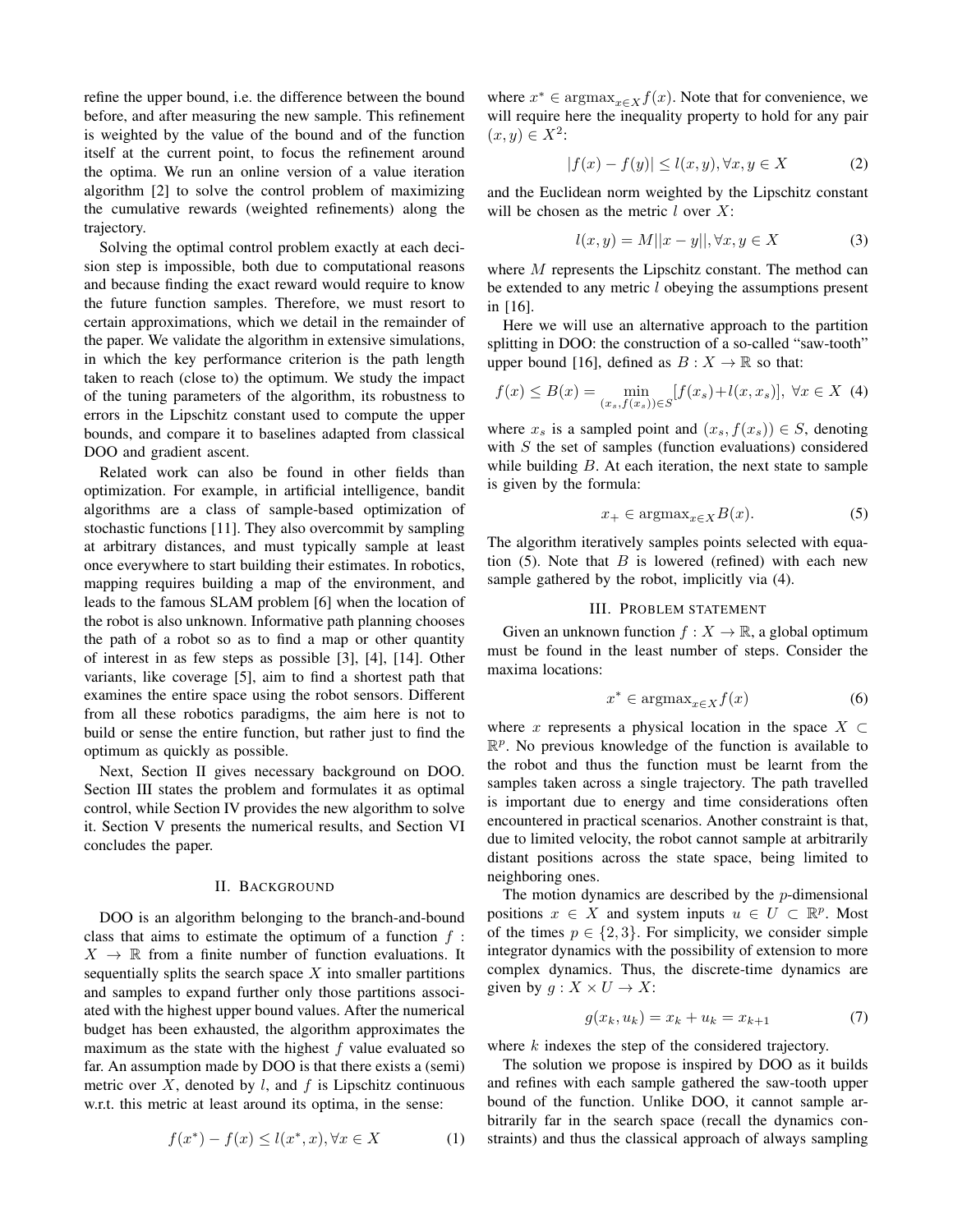the point with the highest  $B$ -value is inappropriate. By following it, the robot would not be using the samples gathered until the target is reached, possibly overcommiting to a trajectory that meanwhile became suboptimal. To address this issue, we make the algorithm aware of its path by defining an optimal control problem (OCP) with a different goal.

We start with a high-level intuition of this OCP, followed by the formal definitions. We do not sample directly the highest B-value points, but rather lower the upper bound around the optima to implicitly find  $x^*$ . Thus, we aim to maximize the refinements of the upper bound around points of interest that either:  $a)$  have high upper bounds and optimistically can "hide" maxima points, or  $b$ ) have high function values that can lead to a maximum. The classical learning dilemma between the exploration and exploitation tradeoff arises here too: encouraging a) will lead to excessive refinements in untraveled regions, less focused around high-value function points (too high exploration), while encouraging  $b$ ), the robot will overly refine areas where high function values were sampled and visit less untraveled regions that can possibly contain maxima (too high exploitation).

The OCP reward function defined next addresses this tradeoff. We consider the volume between the function upper bound and the horizontal plane (we use the term volume generically for any p; for  $p = 1$  it translates to area). With each new sample the function upper bound is lowered according to (4). The difference between the old and the new volumes is called volume refinement. Note that future samples are unknown and cannot be used to compute exactly this refinement and instead we must rely on approximations to predict it; refer to the example in Figure 2 for more intuition.

Formally, we define the reward as the volume predicted to be refined by taking action  $u$  in state  $x$ , weighted by the average of the function value and its upper bound, both evaluated at x:

$$
\rho(x, u) = \frac{\widehat{f}(x) + B(x)}{2} r(x, u)
$$
\n(8)

where  $\rho(x, u)$  is the reward function, B is the upper bound function defined in (4) and  $r(x, u)$  represents the volume predicted to be refined by taking action  $u$  in state  $x$ . The refinement is computed in the following way. First, denote with  $S = \{(x, f(x)) | x \in X\}$  the set of samples acquired so far. Compute next the upper bounds  $B_1$  and  $B_2$  using (4) and two slightly different sets of samples:  $B_1$  with  $S \cup \{(x, f(x))\}$  and  $B_2$  with  $S \cup \{(x, f(x)),(x_+, f(x_+))\},$ where  $x_+ = g(x, u)$ . The volume refined is determined through trapezoidal numerical integration over the difference  $B_1 - B_2$  across the p dimensions of X.

The terms  $B(x)$  and  $r(x, u)$  direct the refinements to locations with high upper bounds where optimistically a maximum might be situated (via  $B(x)$ ) and where the robot has the potential to significantly lower B (via  $r(x, u)$ ).

Factor  $f(x)$  in (8) tells the robot to visit states closer to those having high function values. Due to a limited number

of samples acquired along the single-run trajectory,  $\hat{f}(x)$  is in most cases a prediction (especially at the beginning of the run). We compute this prediction by taking the function value of the closest point to  $x$  that was already sampled. We do this for two reasons: taking a lower quantity than  $f(x)$ would contradict the optimistic approach of our algorithm by overly encouraging exploitation, and taking a higher value, say closer to  $B(x)$ , would translate into an overly optimistic approach that encourages too much the exploration. If state  $x$  was sampled before, its corresponding function value is directly taken.

Figure 2 gives an example of the reward calculation for a simple 1D case, where the evaluation point is denoted by  $x_k$  and the next point (corresponding to  $u_k$  in  $\rho(x_k, u_k)$ ) is  $x_{k+1}$ . As  $x_k$  was already sampled, its function value  $f(x_k)$  is used to approximate  $\hat{f}(x_k)$ ,  $\hat{f}(x_{k+1})$  (as  $x_k$  is the closest sampled point to  $x_{k+1}$  and  $B(x_k)$ . The area predicted to be refined is colored in green and is of course an approximation, because one cannot guess in advance the next function samples, but only rely on approximations to predict them.



Fig. 2: The sampled function is drawn with a blue line and the saw-tooth envelope represents its upper bound. The function sample  $f(x_k)$  (black star) is used to approximate  $f(x_k)$ ,  $f(x_{k+1})$  (red star) and determine  $B(x_k)$ . The area predicted to be refined is colored in green.

More generally, note that the ideal reward function would use true function values and updated B-values at the next steps. However, this is impossible in practice because doing so would require in advance knowledge of the function samples. This is why we must resort to approximations of  $f$ and of the refinement.

Due to the online learning character, the OCP is a timevarying problem in which  $\rho(x, u)$  changes with each new sample gathered as more information is available. More specifically, the volume refinements  $r$ , function shape estimate  $f$  and the upper bound function  $B$  change as the agent describes its path. This leads to a reward definition in (8) that is time-varying and we cannot derive the convergence guarantees present in classical value iteration. However, we expect the changes to be limited (since we only add one sample per step) and thus the solution of one problem should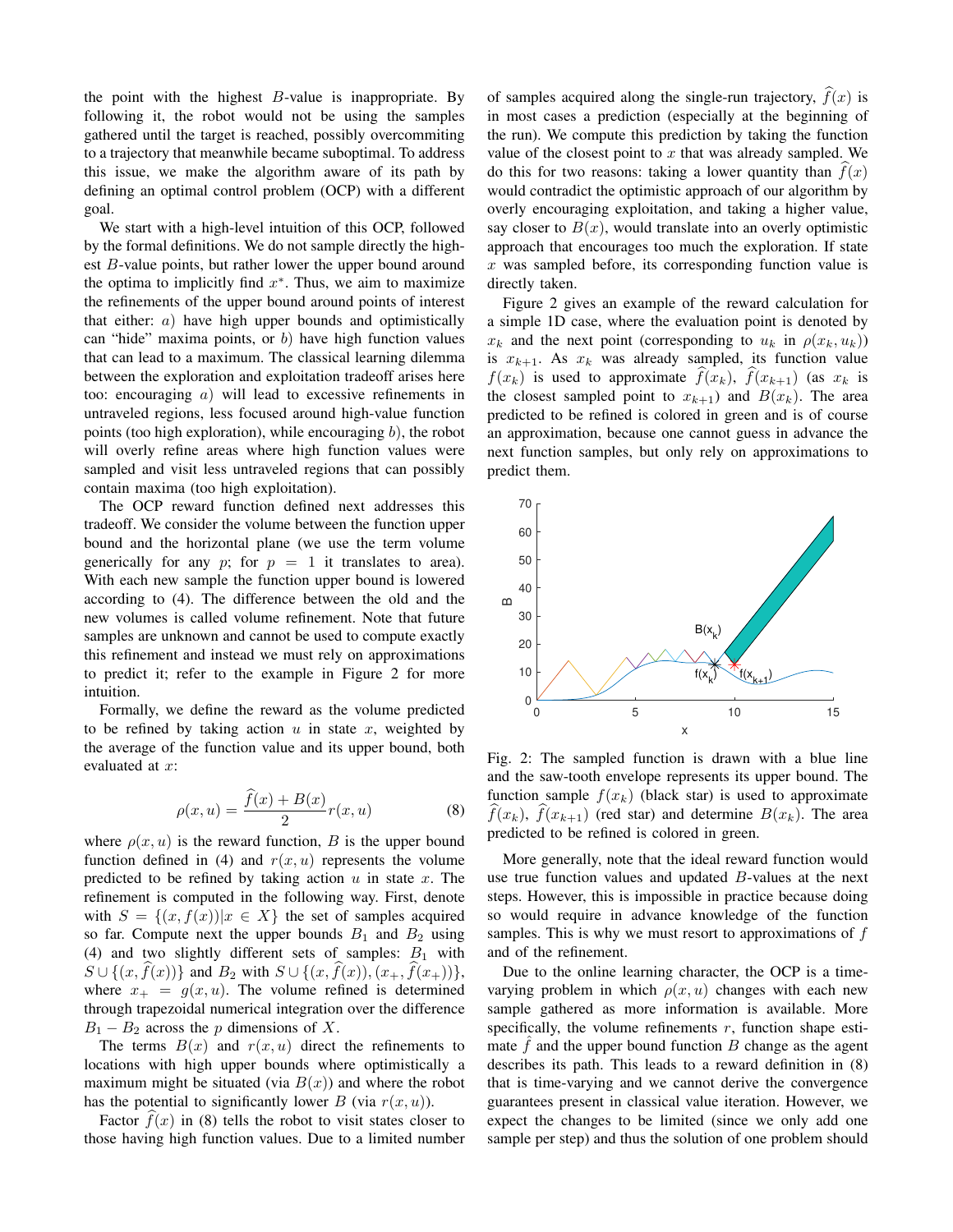offer useful insight about the next. We exploit this feature in the algorithm from the next section.

The OCP objective is to maximize the long-term value function  $V: X \to \mathbb{R}$ . As the horizon is unknown to the robot (there is no telling how many steps it will take to reach the maxima), we define  $V$  in the infinite horizon setting:

$$
V^h(x) = \sum_{k=0}^{\infty} \rho(x, u)
$$
 (9)

where  $h : X \rightarrow U$  represents the control law and  $u =$  $h(x)$ . This objective aims to maximize the upper bound based rewards, and we will experimentally investigate the resulting travelled distance until the optimum.<sup>1</sup> We are searching for an optimal policy, denoted by  $h^*$ , such that:

$$
V^{h^*}(x) \ge V^h(x), \forall x, h. \tag{10}
$$

Define also the optimal Q-function  $Q^*(x, u) = \rho(x, u) +$  $V^{h^*(x)}(g(x, u))$ , which satisfies the Bellman equation:

$$
Q^*(x, u) = \rho(x, u) + \max_{u'} Q^*(g(x, u), u') \qquad (11)
$$

Once this equation has been solved to find  $Q^*$ , the optimal policy is given by  $h^*(x) = \arg \max_u Q^*(x, u)$ .

# IV. ALGORITHM

Algorithm 1 applies value iteration (VI) in an online scheme to solve the OCP defined above. To build the upper bound and value function estimations, the robot needs to gather informative samples during its exploration procedure. Recall that samples can only be gathered in the current positions of the robot and are further used to approximate the function in unsampled points when computing the rewards in (8).

At each step k, the robot takes a sample  $f(x_k)$  and adds it to the sample set  $S$ . Then, we update upon the current value function estimation by running  $m$  value iteration (VI) updates of the following form:

$$
Q_{+}(x, u) = \rho(x, u) + \max_{u'} Q(g(x, u), u')
$$
 (12)

based on the Bellman equation (11). For simplicity, the states are discretized into a grid  $X_{grid}$ , having  $n_{grid}$  equidistant points along each of the  $X$  dimensions. We pick states on  $X_{grid}$  and actions so that the next state given the dynamics always falls on the grid. Actions leading the robot to the states up, down, left or right with one grid position with respect to the current position are considered. Thus, the VI updates (12) must be run only on states from  $X_{grid}$  and on the discretized actions. Many representation schemes, including some for continuous actions, can be used to get rid of this limitation, and they will be studied in future work.

To fully solve the OCP, the true rewards should exploit how the B-values change (lower) with the new samples, meaning that the refinement gains at later steps would be smaller. Not knowing in advance the evolution of B

means that  $\rho$  will overestimate these gains at future steps. This represents a key reason why  $m$  needs to be limited. Moreover, the OCP changes slightly as it learns online and fully converging to the solution of step- $k$  would likely not be useful, since at step- $k+1$  the OCP will be updated again.

The robot chooses next the action that maximizes the Qvalues:

$$
u_k = \arg\max_u Q(x_k, u), \tag{13}
$$

applies it and measures the new state. The procedure continues until the number of steps in the trajectory, denoted by n, is exhausted.

Algorithm 1 describes the steps presented above.

| Algorithm 1 Path-Aware Optimistic Optimization (OOPA).                                                                          |
|---------------------------------------------------------------------------------------------------------------------------------|
| <b>Input:</b> $g$ , $n_{grid}$ number of steps per X and B grid axes,<br>discretized actions $U$ , $m$ number of VI sweeps, $n$ |
| trajectory steps, $M$ Lipschitz constant                                                                                        |
| 1: generate X and B grid, $X_{grid}$ , using $n_{grid}$                                                                         |
| 2: initialize samples set $S \leftarrow \emptyset$                                                                              |
| 3: initialize $Q_0(x, u) \leftarrow 0, \forall x \in X, u \in U$                                                                |
| 4: measure initial state $x_0$                                                                                                  |
| 5: for each step $k = 0, \ldots, n - 1$ do                                                                                      |
| sample $f(x_k)$ , add pair $(x_k, f(x_k))$ to S<br>6:                                                                           |
| for each VI sweep $m' = 0, \ldots, m - 1$ do<br>7:                                                                              |
| for all states $x \in X_{grid}$ , actions $u \in U$ do<br>8:                                                                    |
| $x_+ \leftarrow g(x, u)$<br>9:                                                                                                  |
| find $f(x)$ , $f(x_+)$ and $B(x)$ using S and (4)<br>10:                                                                        |
| $S_1 \leftarrow [S, (x, f(x))], S_2 \leftarrow [S_1, (x_+, f(x_+))]$<br>11:                                                     |
| compute $B_1(x)$ , $\forall x \in X_{grid}$ using $S_1$ and (4)<br>12:                                                          |
| compute $B_2(x)$ , $\forall x \in X_{grid}$ using $S_2$ and (4)<br>13:                                                          |
| compute $r(x, u)$ using trapezoidal integration<br>14:                                                                          |
| over $(B_1 - B_2)$ across $X_{grid}$<br>15:                                                                                     |
| compute $\rho(x, u)$ using (8)<br>16:                                                                                           |
| $Q_{m'+1}(x, u) = \rho(x, u) + \max_{u'} Q_{m'}(x_+, u')$<br>17:                                                                |
| end for<br>18:                                                                                                                  |
| end for<br>19:                                                                                                                  |
| $Q_0 = Q_m$<br>20:                                                                                                              |
| $u_k = \text{argmax}_{u \in U} Q_m(x_k, u)$<br>21:                                                                              |
| apply action $u_k$ , measure next state $x_{k+1}$<br>22:                                                                        |
| 23: end for                                                                                                                     |
| We call the algorithm Dath Aware Optimistic Optimization                                                                        |

We call the algorithm Path-Aware Optimistic Optimization (OOPA). It has the following parameters that need to be tuned:  $m$  representing the number of VI updates, the Lipschitz constant M (used to compute B in lines  $12 - 13$  via (4) and (3)), and the discretization factor  $n_{grid}$  that dictates the number of points taken across each dimension of  $X$ . The first parameter,  $m$ , impacts the propagation of the rewards across the state grid considered. Taking a too high  $m$  will not only lead to high computation times that are not viable in practice, but also overly extrapolate the rewards that are mostly overestimations of their true quantities. Therefore, we recommend taking  $m \leq 5$ . The Lipschitz constant is generally unknown and needs to be tuned empirically. Taking M much lower than its true value will create an upper bound that no longer satisfies the inequality  $f(x) < B(x)$ ,

<sup>&</sup>lt;sup>1</sup>We also tried to include an explicit travel cost term in the reward, but this did not work better.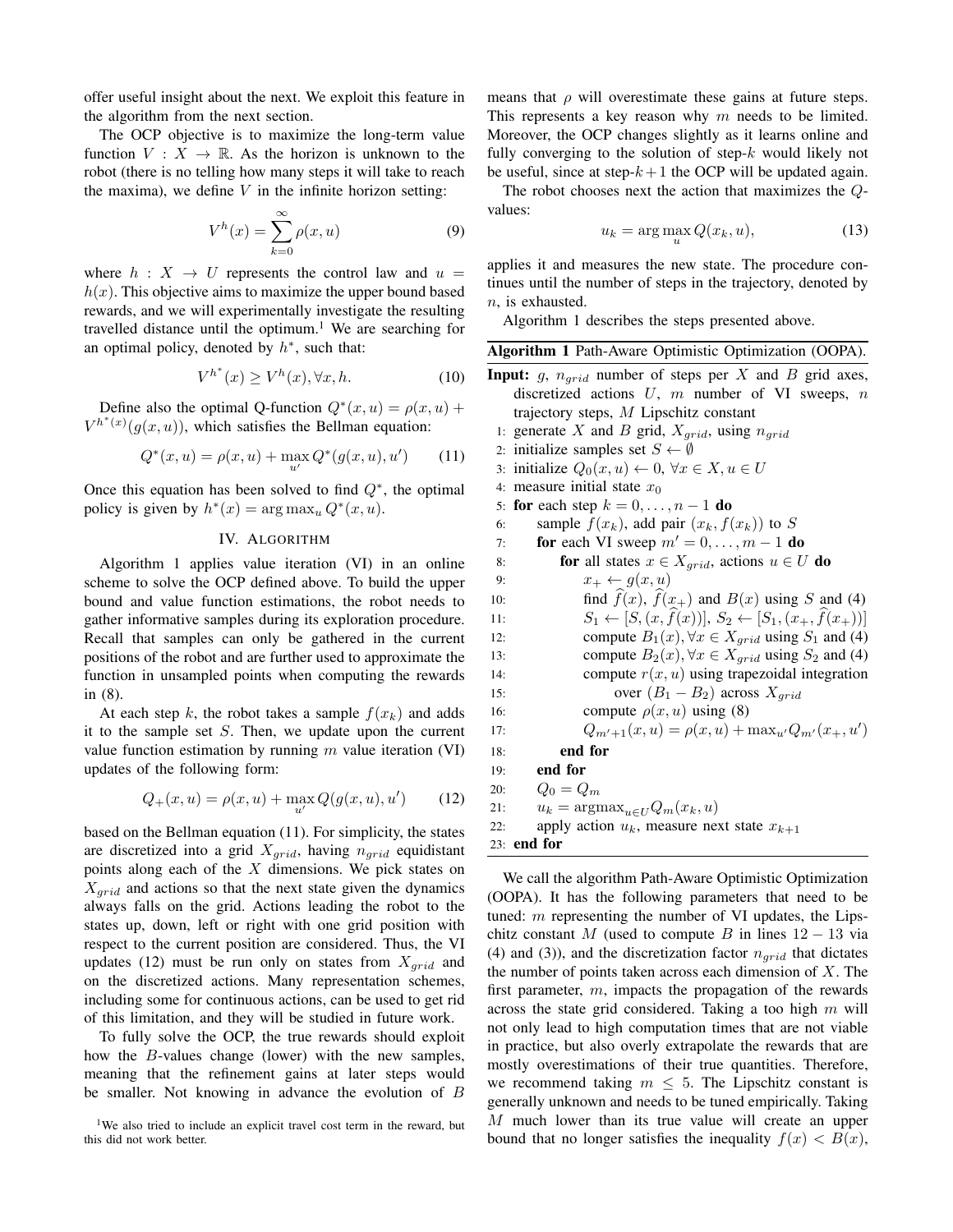and thus the algorithm could break. A good approach is to take a rather high  $M$  and lower it sequentially based on the feedback provided by the experiments. Finally, the grid should a priori be taken as large as feasible given the computational resources; we investigate the effect of the grid size in the next section.

## V. EXPERIMENTS AND DISCUSSION

At first, we define a standard setup in which we aim to study the new method and compare the OOPA algorithm against two baselines: Classical DOO (CDOO) that uses the saw-tooth approach to build the upper bound and commits to sample always the highest B-value point; and Gradient Ascent that creates an approximation plane using Local Linear Regression [1] on the neighboring samples and follows the plane's gradient to quickly converge to a local maximum.

A 21x21 interpolation grid is taken across a state space of length 4x4 m. The function to optimize is composed of a sum of three radial-basis (RBF) functions with different coefficients: width  $b_i \in \{[1.3; 1.3], [0.6; 0.6], [1; 1]]\},\$ height  $h_i \in \{ [148.75, 255.0, 212.5] \}$  and centers  $c_i \in$  $\{[0.75; 1.5], [2.75; 3.5], [3.25; 0.75]\}$  (see Figure 9 for a contour plot). So the global optimum is  $f^* = 255$  situated in [2.75; 3.5]. The corresponding Lipschitz constant is approximated starting from the Mean Value Theorem and then tuned experimentally to ensure that it produces close to true upper bounds. Thus, the Lipschitz constant was set to  $M = 364.54$ .

# *A. Influence of tuning parameters. Refinement prediction accuracy*

The first parameter to be tuned is  $m$ , the number of VI updates at each step taken by the robot. On the setup defined above, we run the algorithm for  $m \in \{1, 2, 3, 4, 5\}$  and study the maximum f-value sampled:  $f = \max_{x_s} (f(x_s))$ , and the minimum distance until  $x^*$ :  $\Delta_x = \min_{x_s} (||x^* - x_s||)$ , where  $x<sub>s</sub>$  represents a sample point along the trajectory performed so far. Another metric of interest is the minimum difference between the optimum and the values of  $f$  sampled so far:  $\Delta_f = \min_{x_s} (\bar{f}^* - f(x_s))$ , with  $x_s$  having the same meaning as above. The number of trajectory steps for each experiment is set to  $n = 125$ , equivalent to 25 m travel distance. The robot starting position is set in the grid center,  $x_0 = [2, 2]$ .

Figure 3 shows that odd values of m perform better in finding the maximum position with higher accuracy, while even values of m are suboptimal, converging to the second highest RBF. The best choice seems to be  $m = 3$ , which gets close to the maximum faster and scores 20% and 30% less distance to  $x^*$  compared to the cases of  $m = 1$  and  $m = 5$  (8.4 m compared to 10.6 m and 12.4 m), respectively. The intuition is that rewards based on the volume refinements need to be propagated across the state space, however not too much, since they are mostly predictions (approximations) and in most cases their values are overestimated, especially at the beginning of the experiment. Choosing  $m = 3$  gives balanced results in terms of both exploration and exploitation.

Figure 4 (left) shows the refined upper bound of the sampled function built using (4) and the  $n = 125$  samples



Fig. 3: Illustration of the maximum value sampled so far (left) and the minimum distance to the maximum center  $x^*$ (right), denoted with  $\Delta_x$ ; for  $m \in \{1, 2, 3, 4, 5\}$ . The legend on the left shows the minimum distance between the samples of f and its maximum value  $f^*$ , denoted by  $\Delta_f$ .



Fig. 4: Left: The sampled function (in orange) is bounded from above by the refined  $B$  function (in blue), both evaluated on the same grid. Right: The sampling trajectory of the robot, drawn with blue 'x' and starting from the black 'x'. The refinements are geared – without being overly committed – towards higher function values (RBF peaks). This highlights a good exploration-exploitation tradeoff obtained for  $m = 3$ .

acquired. The robot trajectory in Figure 4 (right) shows more steps being spent closer to the highest RBF (centered in  $[2.75; 3.5]$  and less around the ones with lower values (centered in  $[0.75; 1.5]$  and  $[3.25; 0.75]$ ). This is expected, since the rewards take into account not only the upper bound, but also the function values.

Next, we will study the impact of the grid size on the behavior of the algorithm. For this, the state space will be split into grids of size  $\{21^2, 26^2, 31^2, 36^2, 41^2\}$  and the behavior evaluated using the metrics from above. We keep the algorithm tuning and setup unchanged, with the exception of grid discretization and trajectory length set now to 75m. This length is equal to the product between the grid step size and the samples budget n for each experiment respectively.

Except a "lucky" case  $(21^2)$ , finer grids find the optimum with higher accuracy. Note that on all grids  $x^*$  is found with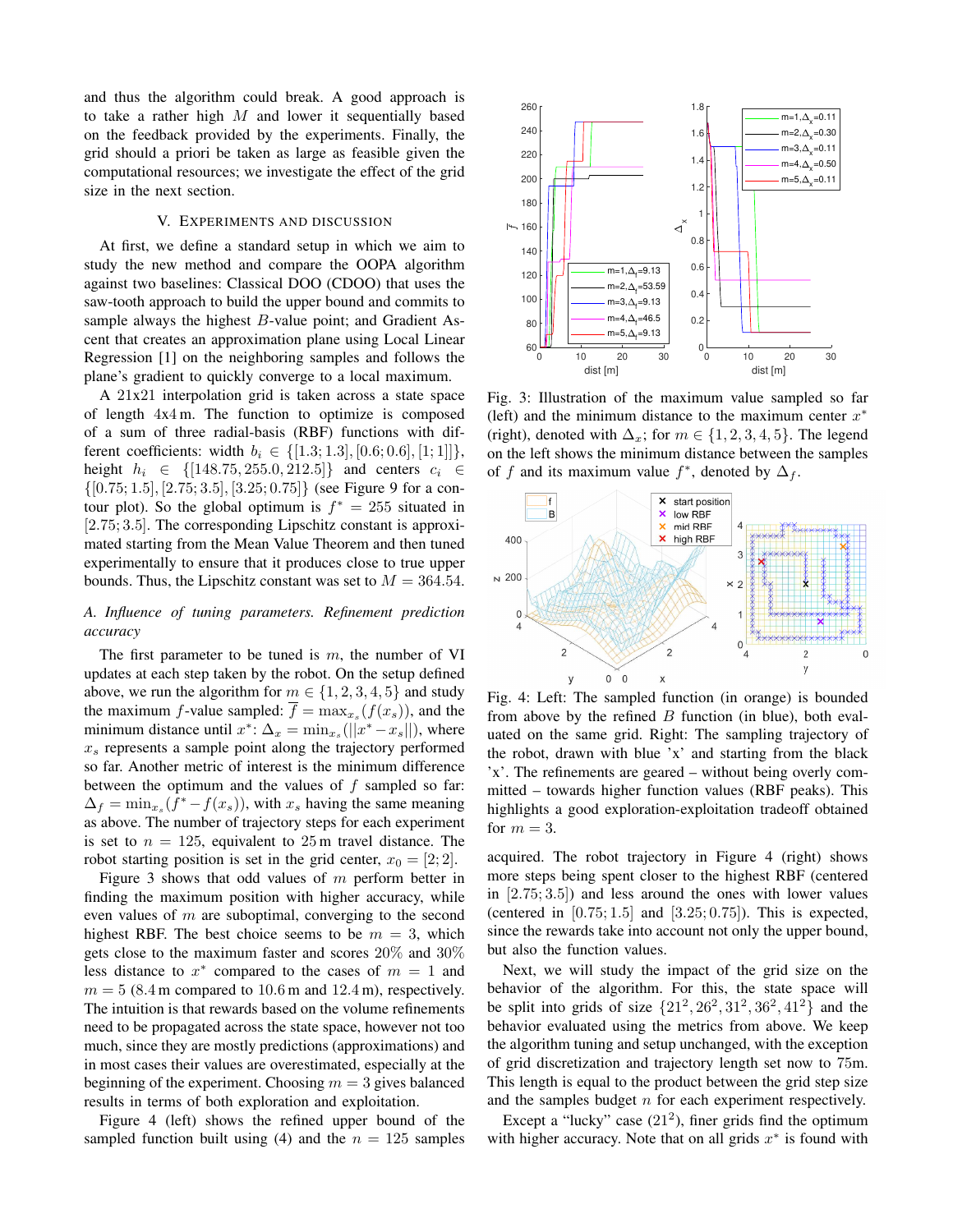

Fig. 5: Smaller grid step sizes generally lead to better precision when searching for the optimum.  $\Delta_f$  is displayed in the legend on the left, while the legend on the right displays  $\Delta_x$ .

a precision of 1 grid step size, as  $m = 3$  was kept constant during this experiment.



Fig. 6: Time complexity has a quadratic growth with respect to the grid size.

Time complexity has a quadratic growth with respect to the grid of points. Figure 6 shows the average execution time per step for each grid studied above.

Since in practice the Lipschitz constant is generally unknown, it is instructive to check the robustness of the algorithm in the event of overestimation or underestimation of M. Another goal is to provide a way of choosing M, as in practical cases computing the Lipschitz constant analytically is often impossible, and M must instead be empirically tuned. We run the algorithm on the setup initially defined taking  $M' =$  $\lambda \cdot M$ , with  $\lambda \in \{0.2; 0.4; 0.6; 0.8; 1; 1.25; 1.5; 2; 2.5; 3\}.$ 

Figure 7 shows that taking  $M$  lower that a half of its initial approximation can lead to finding the optimum late or even break the algorithm. On the other hand, overestimating the Lipschitz constant is a safer choice when its value is not (precisely) known. In this experiment, higher values of M find  $x^*$  at worst later and do not break the algorithm. A possible reason is that even though the volume refinements are weighted by the mean of the sampled function and its upper bound value, the latter has a greater impact due to its generally higher value. Decreasing  $M$  too much will create



Fig. 7: Robustness to underestimation (left) and to overestimation (right) of the Lipschitz constant. Taking  $M$  less than half of its initial approximation leads to finding  $x^*$  late or even breaks the algorithm. Taking  $M$  more than twice of this approximation finds at worst later  $x^*$ .

an upper bound  $B$  with much lower values compared to the true ones. So, as a rule of thumb, one should generally choose M high and decrease its value based on experiments.



Fig. 8: Illustration of accuracy of the upper bound refinements.

Finally, since reward values (8) are based on predictions of upper bound refinements, we evaluate the accuracy of these predictions. Figure 8 compares at each step of the robot the predicted refinements with the actual ones (computed after the step has been executed and the new function value has been observed), for  $m = 3$  and 250 trajectory steps. The two values follow largely the same trend, with somewhat poorer accuracy at the beginning of the simulation, improving as the upper bound decreases and the estimate  $f(x_+)$  gets closer to the true  $f(x_+)$ . Thus, using the predictions is justified.

## *B. Comparison to baselines*

The learning-based algorithm is next compared to two different baselines. The first one is represented by a classical DOO (CDOO) algorithm that, similarly to OOPA, applies the saw-tooth approach (4) to refine the function envelope